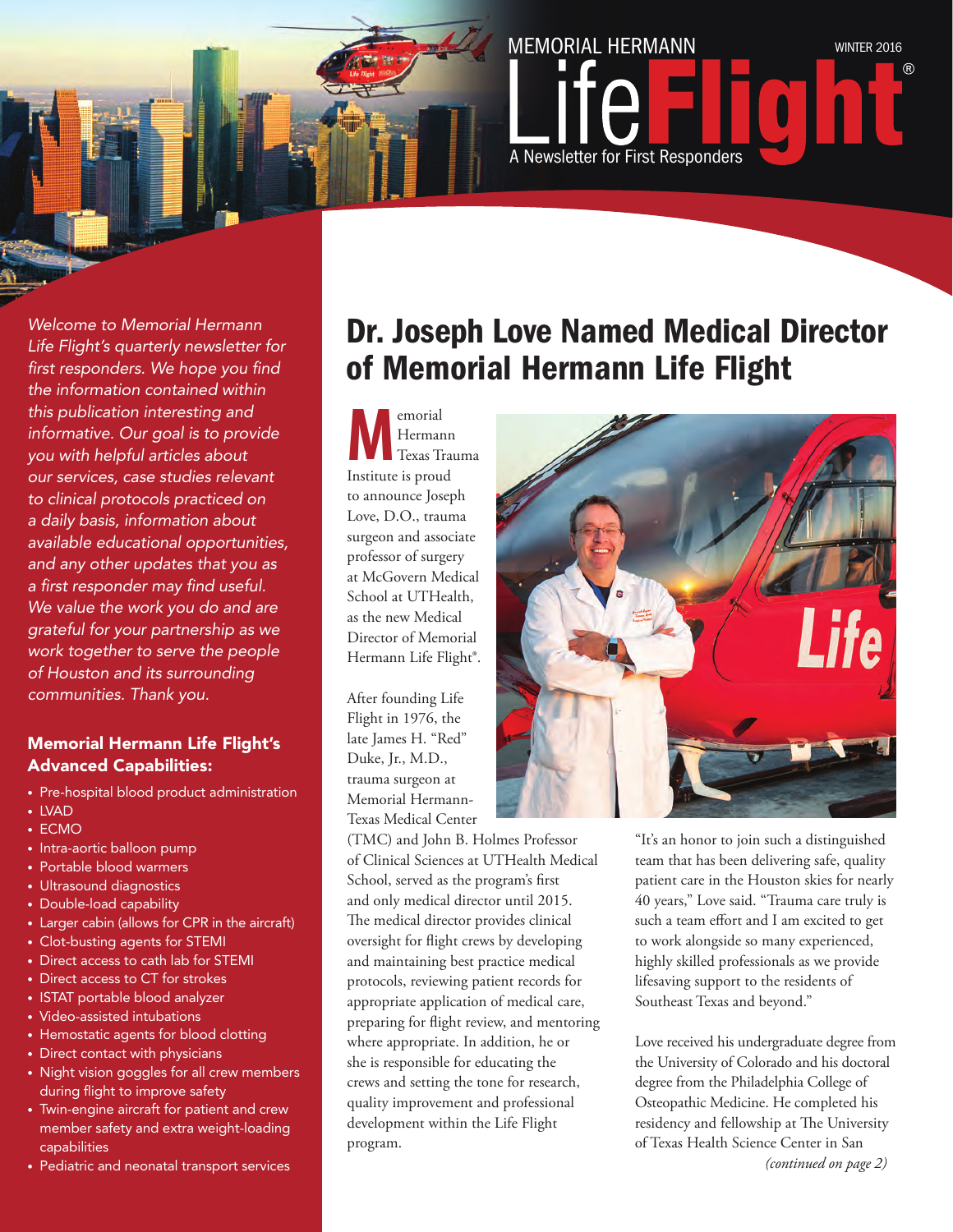#### Life Flight Medical Director's Homemade Gifts Provide Comfort to Pediatric Patients

Joseph Love, D.O., associate professor of surgery at McGovern Medical School at UTHealth, trauma surgeon at Memorial Hermann-Texas Medical Center and medical director of Memorial Hermann Life Flight®, has something up his sleeve when it comes to cheering up pediatric patients in the trauma bays.

A father of six, Love says it is difficult to separate his professional and parental sides and regularly sees the faces of his own children when caring for pediatric patients. To make sure his patients feel like they are really cared for, Love, along with the help of his mother and several volunteers across the country, have been sewing handmade blankets for pediatric patients in the Memorial Hermann Texas Trauma Institute. The blankets help soothe the youngsters' nerves and raise their spirits.

The blankets feature pockets that can hold a small toy on one side and an ice bag or another therapeutic element on the other side. Love estimates that he has given out at least 100 blankets over the last several years.

"Just walking over to our patients, putting my hand on them and giving them this small gift refocuses the attention in the busy trauma center back onto the patient," Love said. Antonio before joining the Texas Trauma Institute and UTHealth in 2012. Love is a U.S. Air Force veteran and a married father of six.

"It was important to us that we found the perfect fit for the medical director position," said Tom Flanagan, Vice President and Chief Operating Officer of Memorial Hermann-TMC. "Dr. Love is well respected by the staff, while his military background and medical expertise make him an ideal choice for the role. We are confident that, under his clinical leadership, Life Flight will carry on its longtime commitment to excellence and the highest safety standards."

Life Flight serves the Greater Houston area within a 150-mile radius of Memorial Hermann-TMC. The program, the only hospital-based air ambulance service in Houston, retrieves critically ill and injured patients and brings them to the Texas Trauma Institute, where they can receive expert care.

#### NOW OPEN: Red's Cafe on the Go



Red's Cafe on the Go, named for the late renowned trauma surgeon James H. "Red" Duke, Jr., M.D., is now open at Memorial Hermann-Texas Medical Center (TMC). Stop by the new 24-hour café, which features made-toorder specialty items, Starbucks® coffee, fresh fruit and vegetables, and prepackaged meals and snacks.

Red's Cafe is located on the second floor of Cullen Pavilion, near Memorial Hermann Heart & Vascular Institute-TMC.

The café was built with funds from the 2014 Employee Campaign, *Food for Thought…Building Towards our Future*. The Memorial Hermann-Texas Medical Center Campus raised \$103,759.48 to fund the café, which offers another convenient dining option for employees, patients and visitors.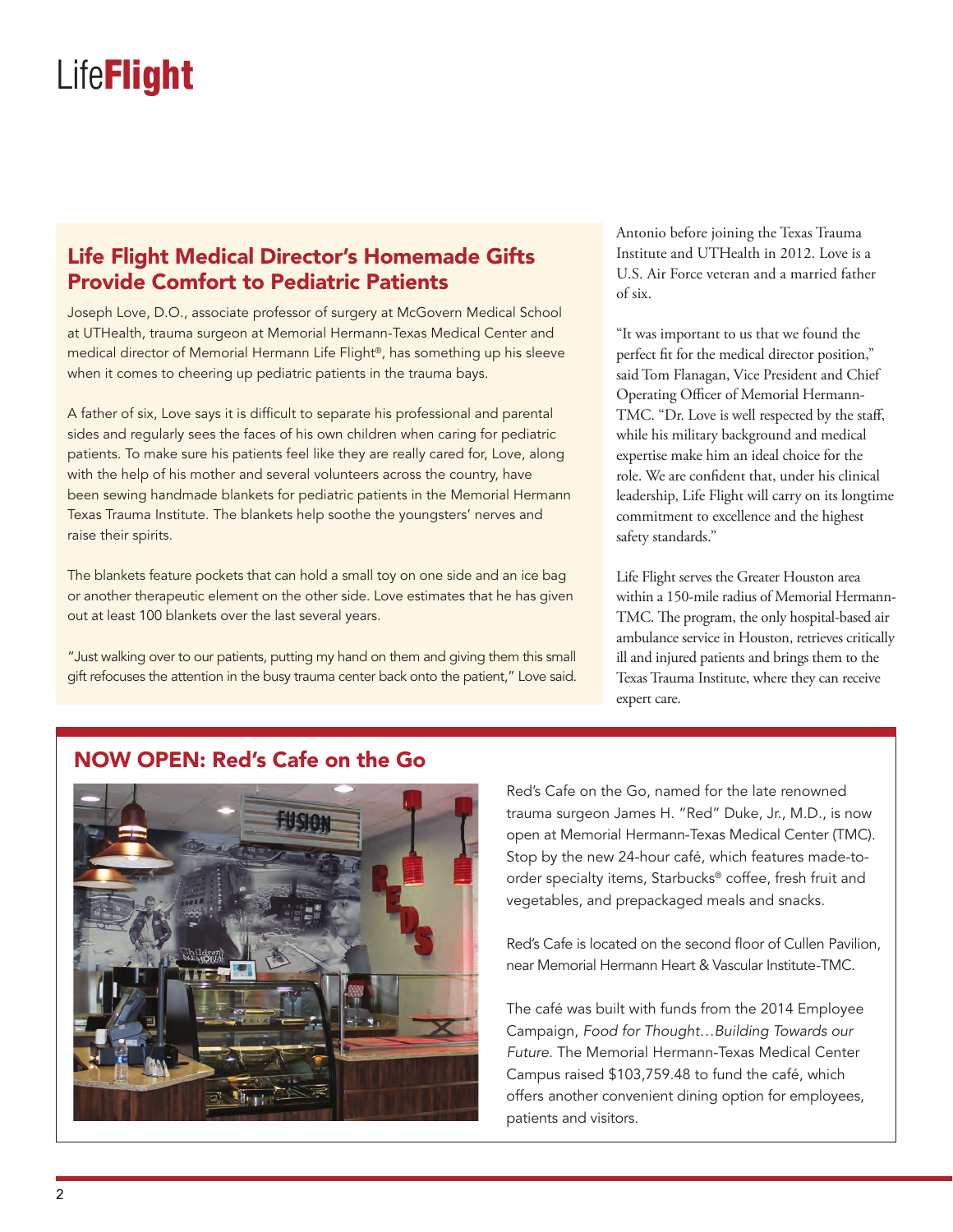### Memorial Herman Hospitals, Life Flight Receive Outstanding Care Awards

**T** hree Memorial Hermann Health System hospitals and Memorial Hermann Life Flight® recently were honored at the SouthEast Texas Regional Advisory Council (SETRAC) Awards Banquet 2016.

Memorial Hermann received awards in four of the top categories:

- Cardiac Award (hospital with fewer than 250 beds): Memorial Hermann Greater Heights Hospital
- Cardiac Award (hospital with more than 250 beds): Memorial Hermann Southwest Hospital
- Pediatric System of Care Award: Children's Memorial Hermann Hospital
- EMS/Air Medical Partner of the Year Award: Memorial Hermann Life Flight

In its inaugural awards ceremony, SETRAC honored hospitals and first responders who have exhibited outstanding performance in areas such as trauma care, stroke care, cardiac care, multiagency teamwork, disaster preparedness and public education. Award recipients were chosen by an 11-member selection committee, which was comprised of SETRAC committee chairs and independent healthcare representatives.

The event was held at the Marriott Westchase in Houston and was attended by nearly 700 individuals and elected officials, including State Reps. Rick Miller, Sarah Davis, John Zerwas, M.D., and Cecil Bell. Also in attendance were city of Houston EMS Physician Director David Persse, M.D., and Jim "Mattress Mack" McIngvale, owner and operator of Gallery Furniture.

"The banquet was held as a way for hospital executives and clinicians, as well as EMS and other first responders across our nine counties, to celebrate their accomplishments," said Darrell Pile, SETRAC CEO. "All too often we forget their sacrifices, so we wanted this awards banquet to be an evening where every link in the emergency

Members of Children's Memorial Hermann Hospital and Memorial Hermann

Life Flight® join the Flynt family at the SETRAC Awards Banquet 2016.

healthcare system could be recognized for the truly amazing things they do every day."

Former patients from the award-winning hospitals were also on hand to share their stories of exceptional care, including Linda Flynt, whose family experienced the lifesaving benefits of Life Flight and the Memorial Hermann Texas Trauma Institute – the city's only location to offer Level I trauma care for both adult and pediatric patients – after their private plane crashed in July 2014.

"Following the crash, my son Jonathon was scared to be in the Life Flight helicopter by himself, but he was comforted knowing that I was able to be in there with him," said Flynt. "Even after arriving at the hospital, I felt more at ease knowing that my family was being taken care of in the same place. I could see that my son was recovering and being cared for even though I wasn't able to care for him myself."

The awards are especially meaningful to Memorial Hermann, given the breadth of locations and services honored.

"On behalf of the entire system, I am incredibly proud and honored that we received such tremendous recognition from the healthcare community in Southeast Texas," said Dan Wolterman, Memorial Hermann President and CEO. "SETRAC is a true testament to the fact that, in order to be successful, we must all work together to increase access to care and continually improve the quality of care delivered to the millions of Texans we collectively serve every day."

SETRAC was founded by the late James H. "Red" Duke, Jr., M.D., legendary trauma surgeon at Memorial Hermann-Texas Medical Center and John B. Holmes Professor of Clinical Sciences at UTHealth Medical School. It has been funded by the Texas Department of State Health Services for the last 23 years.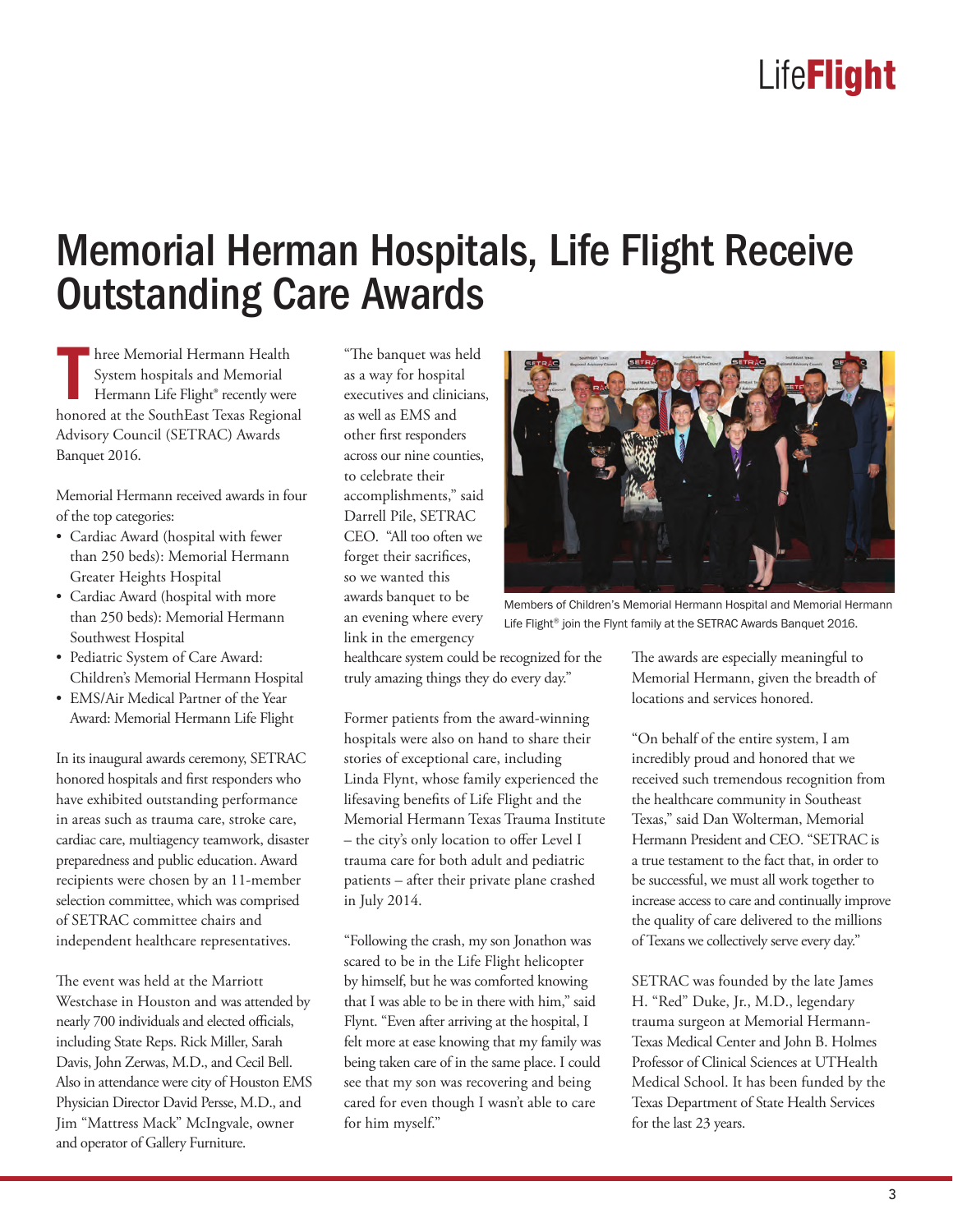### Memorial Hermann Goes the Distance for Trauma Patient

**J** oyce Wells took quite the fall on Oct. 8, when she was inadvertently locked out of her house in Nova Scotia, Canada. A gust of wind slammed a door shut and, while attempting to climb back into the house through a door below, Wells fell to the lower deck of her house and suffered serious injuries to her sacral pelvis area and tailbone.

In addition to almost two weeks in the QEII Health Sciences Centre in Halifax, Nova Scotia, the doctors recommended up to two months of bed rest in Canada. Wells resides in Houston, but typically spends July through October – and three weeks surrounding Christmas – in Nova Scotia.

"After much discussion, we decided that instead of that much additional bed

rest, I could be moved to Houston for surgery and rehab," said Wells. "Once we mentioned Memorial Hermann, the wheels starting turning. It turns out that my doctor in Canada had a relationship with Dr. Ken Mathis (a UTHealth orthopedic surgeon affiliated with Memorial Hermann Orthopedic & Spine Hospital) and they collaborated on a plan for my transportation."

Wells said hospital officials in Canada were very diligent about finding the best care for her, even working to arrange a flight

because commercial travel wasn't possible. Mathis worked with Ed Tufaro, Vice President of Operations for Memorial Hermann Orthopedic & Spine Hospital (MHOSH); Tom Flanagan, Vice President and Chief Operating Officer at Memorial Hermann-Texas Medical Center (TMC); and a social worker at the QEII Health Sciences Centre to arrange for fixedwing transport via Memorial Hermann Life Flight®. Life Flight transported Wells back

"This story reflects our ability to manage across the continuum of care – from a fixedwing pickup in Canada, to highly-specialized orthopedic surgeons, to TIRR for the best post-acute rehab care available."

ED TUFARO, Vice President of Operations for Memorial Hermann Orthopedic & Spine Hospital

to Houston on Oct. 20 and she was admitted to MHOSH for surgery.

Life Flight has been conducting fixedwing transports since 1979 and the crew does approximately 10 to 15 a year, said Eric von Wenckstern, administrative director of the program. Life Flight has a medical crew on call 24 hours a day to handle cases

such as Wells' and the crew is ready to leave within two hours of a request, said Von Wenckstern.

"During my stay in Canada, I was in a lot of pain and attempted pain management was very difficult," said Wells. "Once I learned I was going home to Houston, I began to feel more confident, but the pain was constant. The nurses from Life Flight assured me that they would deliver me from my bed in Halifax to the new bed in Houston with no pain, and they were right." The flying time was about six hours, nine hours total from bed to bed.

Together, Mark Prasarn, M.D., a UTHealth orthopedic spine surgeon affiliated with MHOSH, and Chip Routt, M.D., a UTHealth orthopedic trauma surgeon affiliated with Memorial Hermann Texas Trauma Institute, performed the four-hour surgery to repair the pelvic fractures with screws to support Wells' back. On Oct. 29,



Joyce Wells talks with Mark Prasarn, M.D., a UTHealth orthopedic spine surgeon affiliated with Memorial Hermann Orthopedic & Spine Hospital, before her four-hour surgery. Life Flight transported Wells from Halifax to Houston after she sustained major injuries from a fall.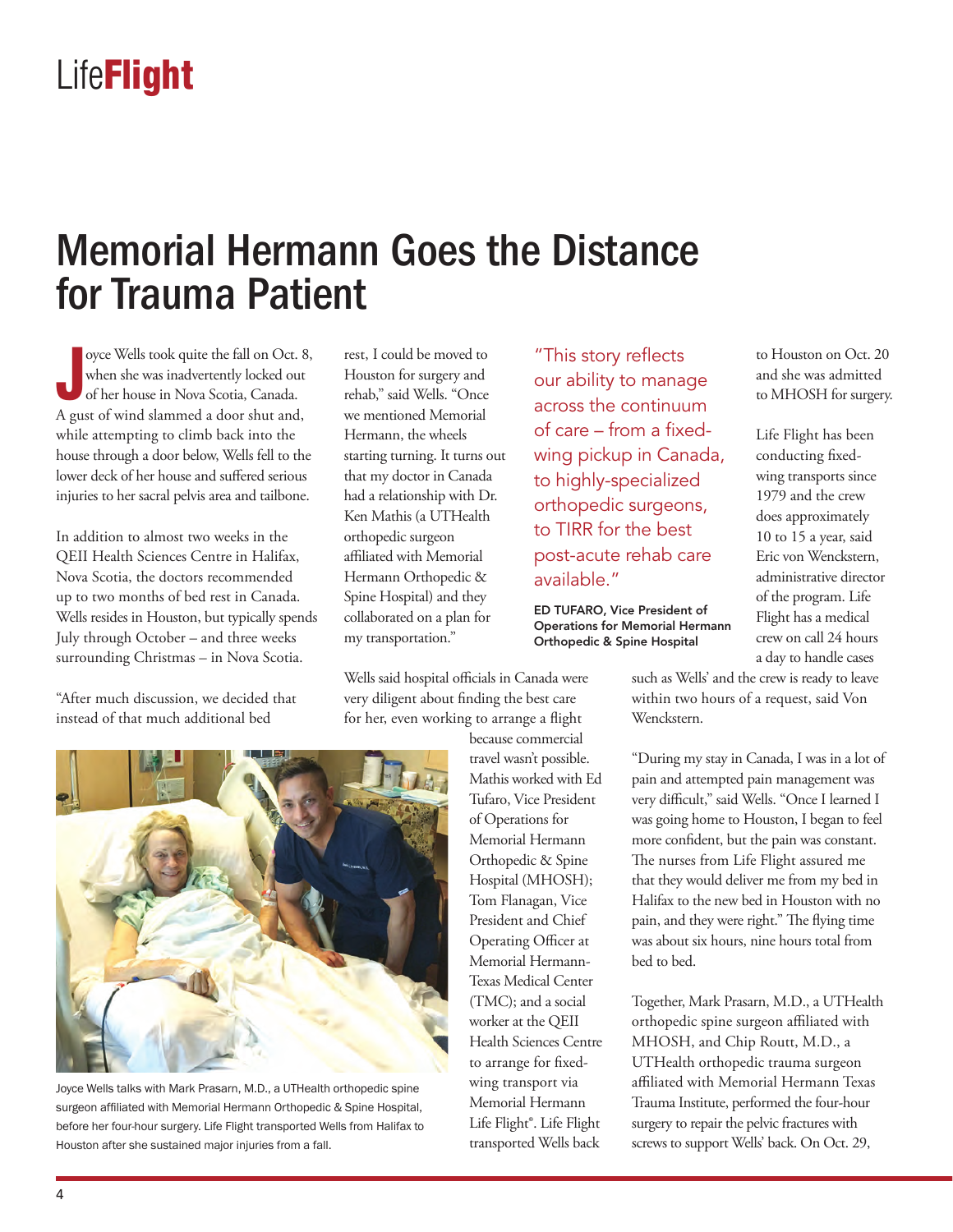she was moved to TIRR Memorial Hermann for inpatient therapy. "We knew that TIRR is rated No. 2 in the U.S. for rehabilitation care, so we elected to go quickly because it was by far the best facility for me," said Wells.

Tufaro is proud that Memorial Hermann was able to handle all of Wells' needs as she moves on to recovery.

"This story reflects our ability to manage across the continuum of care – from a fixed-wing pickup in Canada, to highlyspecialized orthopedic surgeons, to TIRR for the best post-acute rehab care available," he said. "While most of our patients at MHOSH would not require TIRR's level of care following surgery, the ability to move seamlessly at each point in Joyce's care is what made her situation especially unique."

Wells left TIRR in November and is improving every day. She can sit up comfortably and has mastered a walker and a wheelchair. Wells said it was a smooth transition between MHOSH and TIRR. She felt very well taken care of and experienced no additional pain the entire time she was at the two facilities. And, while Wells may have missed out on a white Christmas, she's hopeful she'll be traveling again soon.

"Usually we go to Canada for three weeks and enjoy a wonderful winter holiday – a quiet time with snow outside and fire in the fireplaces. Last year we stayed home while I regained my strength," she said. "But I'll definitely be back next year."

### Memorial Hermann-TMC Receives 'A' Grade for Safety from the Leapfrog Group

**I** n a true testament to Memorial Hermann Health System's commitment to safety and quality, Memorial Hermann-Texas Medical Center (TMC) and the other eight Memorial Hermann acute care hospitals recently earned an "A" grade from the Hospital Safety Score, the nation's top distinction for patient safety.

The Hospital Safety Score is an elite designation from the Leapfrog Group, an independent nonprofit that sets the highest national standards for patient safety, quality and transparency in health care.

"This recognition is a great acknowledgment of the commitment to patient safety and the quality demonstrated daily at all Memorial Hermann hospitals by our clinical staff and employees," said Dan Wolterman, President and CEO of Memorial Hermann.

"Our commitment to being a High Reliability Organization is the right thing to do for patients who are entrusted into our care. This award affirms and validates the trust those families placed in us to care for their loved ones."

Developed under the guidance of Leapfrog's Blue Ribbon Expert Panel, the Hospital

Safety Score uses 28 measures of publicly available hospital safety data to produce a single A, B, C, D or F score, representing a



hospital's overall capacity to keep patients safe from preventable harm. More than 2,500 U.S. general hospitals were assigned scores in October 2015 and only 773 of those received an A grade.

"The A grade earned by all of our hospitals recognizes our dedicated effort as a System to cultivating a culture of zero harm when it comes to patient safety and quality."

M. MICHAEL SHABOT, Chief Clinical Officer for Memorial Hermann Health System

"The 'A' grade earned by all of our hospitals recognizes our dedicated effort as a System to cultivating a culture of zero harm when it comes to patient safety and quality," said Dr. M. Michael Shabot, System Chief Clinical Officer. "It also affirms Memorial Hermann as a leader among the nation's hospitals in not

only implementing innovative patient safety and quality programs, but executing them on a daily basis."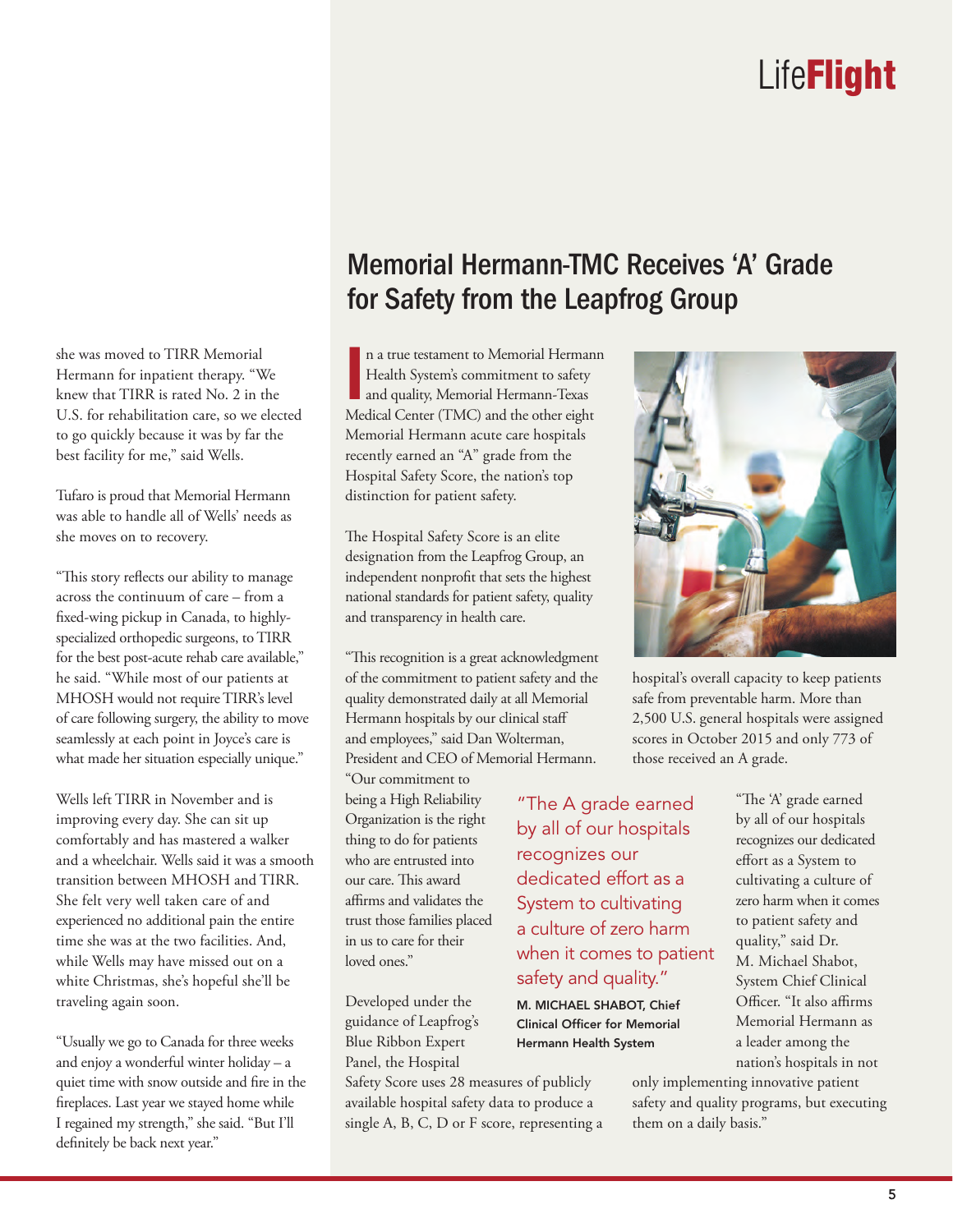### Memorial Hermann and Local Fire Departments Come Together in the Name of Safety

**FF** irst responders and magnetic resonance imaging (MRI) maching both save lives every day. The for uses expert training and efficiency to **i** irst responders and magnetic **resonance imaging (MRI) machines** both save lives every day. The former address emergent situations, while the latter harnesses incredible technology to detect potential problems inside the body. Despite the good both do, the potential safety risk when first responders and MRI machines cross paths is what prompted Memorial Hermann Orthopedic & Spine Hospital (MHOSH) to reach out to the West University Place Fire Department and the Bellaire Fire Department in the name of safety education. Recently, MHOSH hosted more than a dozen firefighters to demonstrate MRI safety.

"The health and safety of our patients are always our top priorities," said Ed Tufaro, Vice President of Operations at MHOSH. "This was a great collaboration by two entities that share a common goal and are taking proactive steps to ensure the safety of patients, as well as their own staff and crew members."

The potential safety risks come from the tremendous magnetic force created by an MRI machine, which can be up to 30,000 to 60,000 times greater than the earth's gravitational pull. While the magnetic force is a tremendous benefit in capturing noninvasive internal images and identifying potential health concerns in patients, it can also create a safety risk when metal objects, such as many of the tools first responders carry, come within range of an MRI machine.



"Healthcare professionals who are around MRI machines on a daily basis undergo thorough training and education to take proper safety measures," said Augustine Magana, RT(R), ARRT, MHOSH radiology manager. "It's equally important for first responders to understand the effect MRI machines have on metal objects for the sake of patient and their own personal safety."

The magnetic force on a metal object near an MRI machine becomes exponentially greater the heavier it is. For example, the pull on a pair of scissors will be much greater than that on a house key, and so

on. An oxygen tank or axe, which some firefighters carry, could become dangerous within 10 feet of an MRI machine.

As part of the training, the first responders were made aware of: the four zones around MRI machines; how metal is affected in each zone; that MRI machines are magnetized 24 hours per day; and the fundamental operating principles of the machine.

"The training offered by Memorial Hermann Orthopedic & Spine Hospital was a great learning experience for the firefighters," said Alton Moses, assistant fire chief and fire marshal of the city of Bellaire.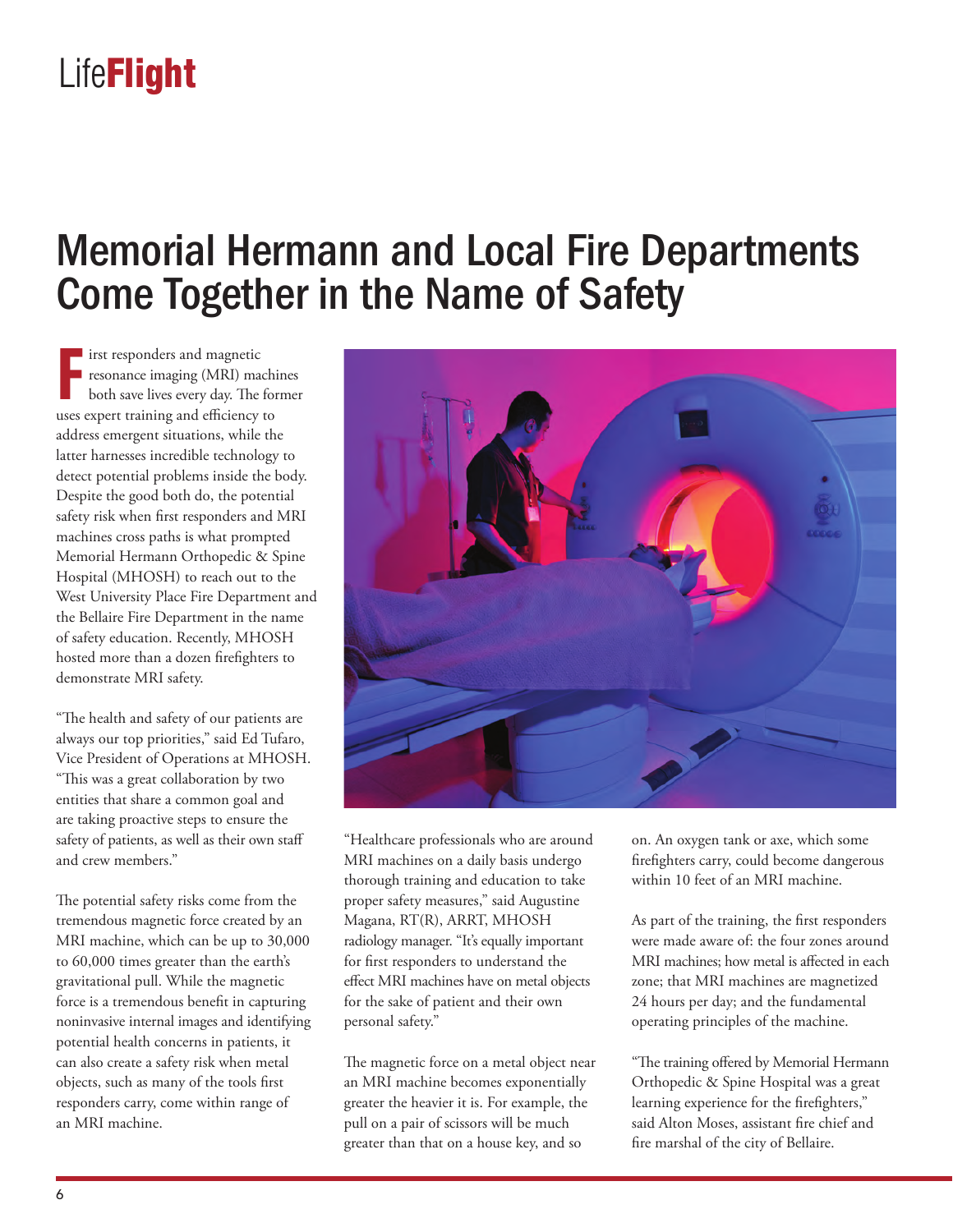### Texas Medical Center Salutes **Veterans for Their Service**

**L** ast November, the Texas Medical Center (TMC) hosted its annual Veterans Day breakfast and challenge coin ceremony to thank veterans working in the TMC. The event is held each year to show appreciation and respect for the recently hired veterans. The breakfast also honored the late James "Red" Duke, Jr., M.D., the longtime medical director of Memorial Hermann Life Flight® and the John B. Holmes Professor of Clinical Sciences at UTHealth Medical School. Duke was a U.S. Army veteran who cofounded the "Hiring Red, White and You!" initiative to create more job opportunities for military veterans in the TMC.

Rene Pagan, a U.S. Army veteran, and Jimmie Coats, a U.S. Marine Corps veteran, (pictured from left) both Memorial Hermann-TMC security officers, attended the event.

Since 2012 and the inception of dedicated veteran hiring programs, 866 veterans have been hired throughout the Memorial Hermann Health System. More than 1,500 veterans have been hired at participating institutions in the Texas Medical Center.

"The work that has been done in the TMC and by Memorial Hermann to not only recognize, but also hire veterans is inspiring and, for me personally, a real honor," said Robert Kitto, System director of talent acquisition at Memorial Hermann and a U.S. Air Force veteran. "The recruitment effort for veterans is really a credit to Dr. Duke's passion and commitment to his military family.



Memorial Hermann-TMC security officers Rene Pagan and Jimmie Coats.

He was a true advocate for veterans and we are honored to carry on his wishes to provide those who have served with competitive job opportunities back here at home."

### Memorial Hermann Life Flight Challenges Memorial Hermann Colleagues in Inaugural Softball Tournament

**T** eamwork, collaboration and good sportsmanship are all in a day's work for members of Memorial Hermann Life Flight® and their colleagues at Memorial Hermann-Texas Medical Center (TMC). Last fall, Life Flight took these skills to the playing field

for the first (but not last) softball tournament for Memorial Hermann-TMC employees, including Brian Dean, Senior Vice President and CEO for the Campus. Members of Life Flight (pictured), the Shock Trauma Intensive Care Unit (STICU), the Emergency Center and the Operating Room each played two games in the one-day tournament. The STICU team was crowned the winner.

"The tournament was an opportunity for us to get together outside of work and have some fun and friendly competition," said tournament organizer and Life Flight paramedic George Tarver. "We hope to get even more departments involved next time."